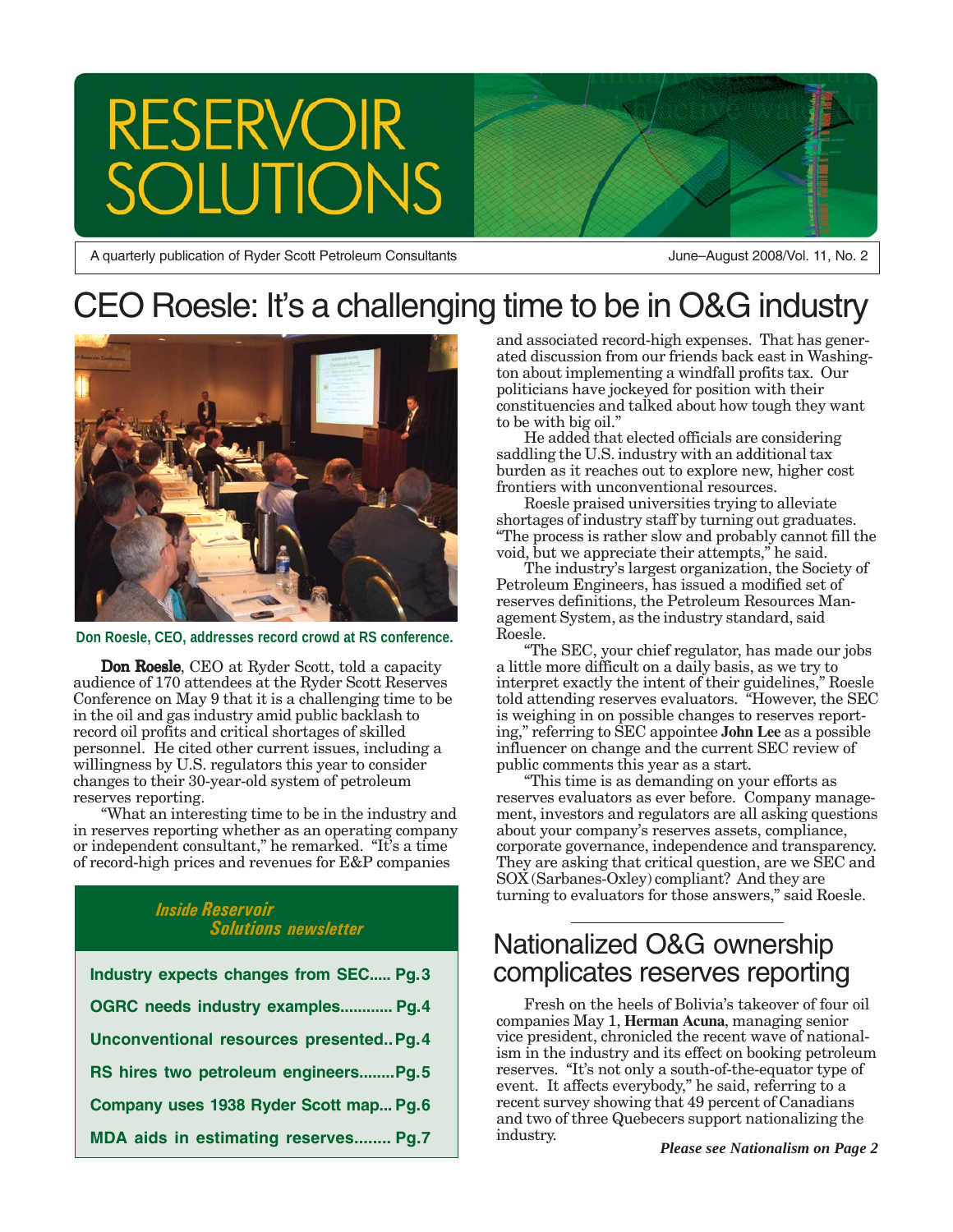

#### *Nationalism—Cont. from Page 1*



Acuna made his remarks at the Ryder Scott Reserves Conference. He said popular sentiment for more government control was growing in Russia, where on May 6, TNK-BP was warned that it might lose oil production rights after alleged violations of licensing terms were found during an inspection. Acuna cited various press reports, including one on Venezuela's move toward nationalization.

In looking at how U.S. reporting companies can approach the

#### **Publisher's Statement**

*Reservoir Solutions* newsletter is published quarterly by Ryder Scott Company LP. Established in 1937, the reservoir evaluation consulting firm performs hundreds of studies a year. Ryder Scott multidisciplinary studies incorporate geophysics, petrophysics, geology, petroleum engineering, reservoir simulation and economics. With 115 employees, including 80 engineers and geoscientists, Ryder Scott has the capability to complete the largest, most complex reservoirevaluation projects in a timely manner.

#### *Reservoir Solutions* Larry T. Nelms Managing Senior V.P. Board of Directors Don P. Roesle Chairman and CEO John E. Hodgin President Fred P. Richoux Executive V.P. Ryder Scott Company LP 1100 Louisiana, Suite 3800 Editor: Mike Wysatta Business Development Manager Dean C. Rietz Managing Senior V.P. Guale Ramirez Managing Senior V.P. George F. Dames Managing Senior V.P.

Houston, Texas 77002-5218 Phone: 713-651-9191; Fax: 713-651-0849 Denver, Colorado; Phone: 303-623-9147 Calgary, AB, Canada; Phone: 403-262-2799 E-mail: info@ryderscott.com

bookability of hydrocarbon volumes owned by host governments, Acuna began by citing four criteria that support the recognition of proved reserves under SFASB 69 and 19:

To have a clear mineral interest

Right to extract oil and gas

 Right to take volumes in kind Exposure to risk and potential reward

In looking at the criterion for a clear mineral interest, he cited original guidance for booking reserves under SFAS 19 that doesn't mention title to volumes but rather participation in the operation of the properties where the company is the producer of reserves. That opinion was clarified seven years ago when the U.S. Securities and Exchange Commission said that the economic interest method represents reserves entitlement under a production-sharing agreement where a host government retains the title.

Acuna also cited SFAS 69, paragraphs 102 and 104, in exploring the mineral interest issue. He said, "A clear mineral interest can be defined as an economic interest if the E&P enterprise participates as a producer and the economic outcome is tied to the results of the operations." Acuna added that custody transfer points indicate a risk operation, one of the four bookability criteria.

He summarized points to support bookability and entitlement as follows:

**Participation in E&P activities.**<br>Income is subject to risk from Income is subject to risk from outcome of E&P activities.

 Company is in a traditional concession under which net interest is most likely working interest minus royalties. If royalties are paid in cash, not in kind, then they may also be included as reserves.

 $\blacksquare$  If the contract is not a concession, then the contractor's sources of revenue are examined, such as entitlement barrels based on revenue divided by price.

 The concession/contract is stable at the as-of date. If not, then the volumes may be classified as contingent resources.

Acuna said that recently, demonstrators in Mexico have staged massive rallies against the privatization of Pemex. "The reaction was in response to a call for oil and gas companies to contract with Pemex in the deep water," he remarked.

In assessing contract obligations and remuneration, Acuna argued that the Pemex contract contains fundamental elements required to book reserves under reporting requirements of the SEC using the economic interest method.



**The historical price chart shows published, monthly-average, cash market prices for WTI crude at Cushing (NYMEX), Brent crude and Henry Hub and AECO gas.**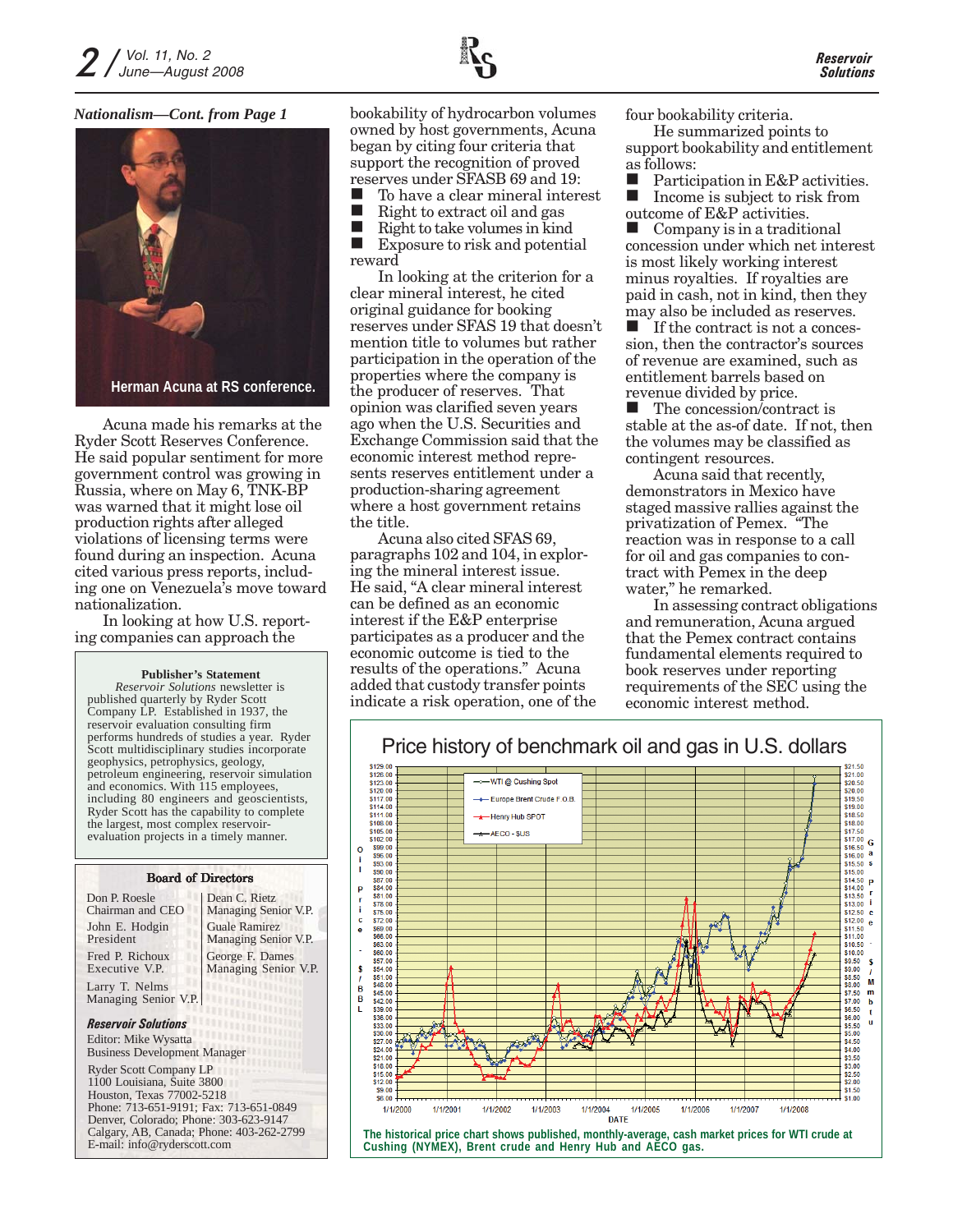

## Industry expects SEC changes



**John Hodgin**, president, said that industry and the U.S. Securities and Exchange Commission are analyzing the costs vs. benefits of compliance to proposed petroleum reserves disclosure rules. He made his remarks at the Ryder Scott Reserves Conference where he summarized public comments to the SEC concept document released late last year.

**Hodgin**

Hodgin tabulated and classified responses to all 15 questions in the document under three

groups: E&P companies and consultants, finance and accounting community and regulators.

If industry expectations are a barometer of impending change, then change may be in the making. With a show of hands, about 170 attendees indicated that they believed changes in reserves disclosure rules will likely occur with only two disagreeing.

However, changes may be slow in coming because the SEC is not under a timetable. Hodgin said that after talking with SEC appointee John Lee, the "implication is that nothing is imminent and that the process will take some time," despite concern by several at the conference that any advanced notice for changes to year-end 2008 filings would have to be announced immediately to allow ample preparation time.

Hodgin also pointed out that immediate change may not be forthcoming because 2008 is a political year. He added that the SEC is also analyzing rippling effects. "Changes may have a rolling effect on financial accounting that is unintentional," he said. "The fullcost ceiling test write-down under SMOG is a thorny issue."

### Flavor of the month: Unconventionals



transactions want more complete reserves disclosures



from public companies. White cited a recent survey of money managers and hedge-fund managers handling institutional investments in U.S. independents. Respondents indicated that their top five preferences for reserves reporting rules are as follows:

- 
- Disclose probable reserves volumes.<br>Disclose PV10 based on sensitivity p Disclose PV10 based on sensitivity pricing.
- 

Disclose concentration of reserves in top fields.<br>
Require a management discussion and analysis Require a management discussion and analysis section.

Disclose PV10 of total proved base on average oil and gas prices.

White made a distinction between financial managers on the credit side handling bond transactions and those on the buy and sell sides of equity offerings. "Those weighted toward the credit side want proved reserves while those on the buy-sell sides want consistent disclosure of SEC proved plus probable reserves," he said, stressing consistency because "volatility of oil and gas prices and investing styles make it hard enough."



**Ryder Scott representatives at the Boys and Girls Clubs of Greater Houston's annual dinner May 7, from left, were Michael Michaelides, Katherine Wauters, Tosin Famurewa, Brett Gray, Tiffany Katerndahl, Eric Nelson and Philip Jankowski.**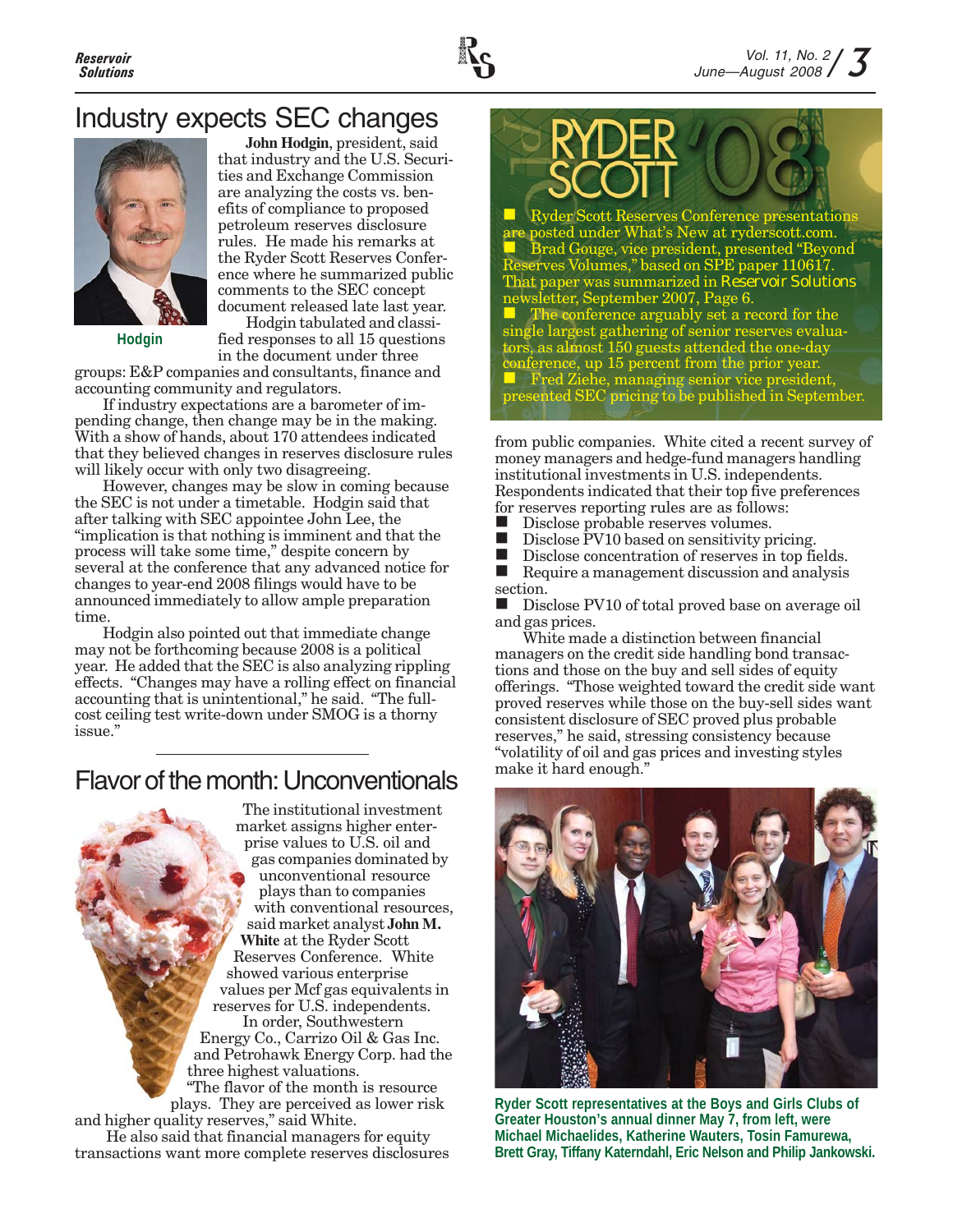

# OGRC needs industry examples



**Hinkle**

Society of Petroleum Engineers Oil & Gas Reserves Committee chairmwoman **Delores J. Hinkle** said the most important document to be drafted by the committee lacks input despite appeals to the industry. She remarked that no usable examples for the applications guidelines for petroleum resources had been received by the reserves education subcommittee by May.

 "If you want an applications guideline document that has

guideline document that has<br>meaning, then you have to step up and help us get examples together," she told an audience of senior evaluators at the Ryder Scott Reserves Conference.

Hinkle requested "real world" guidance. "You don't have to tell us that it is a field here and that you own it. We can sanitize it. We would never put anything in that document that has that level of detail in it," she said, reassuring those with concerns about confidentiality.

Hinkle said that the SPE OGRC responded to the SEC concept release outlining how the Petroleum Resources Management System could be used in response to individual questions, but had not received a response from the agency.

She remarked that the International Accounting Standards Board accepted the SPE-PRMS in March as the petroleum basis for an accounting discussion document that may lead to the acceptance of the system as the premier reporting standard for the worldwide extractive industries. "That was the culmination of three years of work," Hinkle said. "The PRMS could potentially replace the SEC reporting guidelines because the U.S. is a party to the IASB."

#### *"If you want an applications guideline document that has meaning, then you have to step up ..."*—Hinkle

She added that the OGRC is reviewing mapping between the PRMS and template of the Committee for Mineral Reserves International Reporting Standards and between the Russian system and the United Nations Framework Classification. Hinkle said that the UN Economic Commission for Europe and SPE have similar grand visions. "The UN moves at glacial speed to get a unified outcome …but I definitely see value and believe that it will be a great outcome," she added.

OGRC also has posted a non-technical summary of the PRMS for the press and public on the SPE Web site, proposed a Spanish translation of the PRMS and investigated labels for contingent resources incremental categories.

For further information on submitting examples for the PRMS applications document, send an e-mail to reserves@spe.org.

# PRMS should beef up terms for unconventional resources



**Ron Harrell**, chairman emeritus, presented "Adapting the PRMS to Unconventional Resources" at the Ryder Scott Reserves Conference, saying that unconventional reservoirs that include tight gas sands, coalbed methane and gas shales accounted for 43 percent of U.S. gas production in 2006. Harrell covered several topics including the selection of analogs.

"Analogs are a super tool, but they are abused a lot, especially in unconventional plays," he said, advising that evaluators document the candidate review process, including similarities and differences, leading to the selection. While reservoirs in the same geographical area and of the same age typically provide better analogs, such proximity alone may not be the primary consideration.

#### *"If you don't have a successful frac design in unconventionals, you don't have a commercial well ..."*—Harrell

Not much in the PRMS applies to unconventionals, remarked Harrell, saying that industry terms such as Poisson's ratio, organic richness and sorption isotherms should be considered in the overall framework. "Some of these terms apply to frac design. If you don't have a successful frac design in unconventionals, you don't have a commercial well," he said.

Unconventional proved undeveloped locations should be defensible, including completion efficiency in technology plays. "There are high-risk wells in the Barnett shale. They are producing but were not successfully fraced and may never pay out. So completion efficiency is a factor into whether those locations are proved and that gets into certainty and uncertainty," said Harrell.

He cited considerations in gas shale candidate selection as follows:

- Effect of matrix modulus and Poisson's ratio
- Stress effects on fractures remaining open
- **Effect of associated and unassociated oils**
- **Effects that create a rubblized drainage volume**

■ Location of faults, bedding planes, stresses, frac breakdown pressures, maturity variations, pore pressure, structures, frac barriers, kerogen types/ development and water sources

Harrell also mentioned the use of microseismic monitoring to image the results of fracture stimulation using downhole or surface-located geophones. "This technique is not done for the purposes of reserves assessments. However, an evaluator could correlate the data with decline-curve analysis to find out what the microseismic data is telling us," he said. "No paper has been published yet on how to use that data for reserves assessments, but perhaps one is warranted."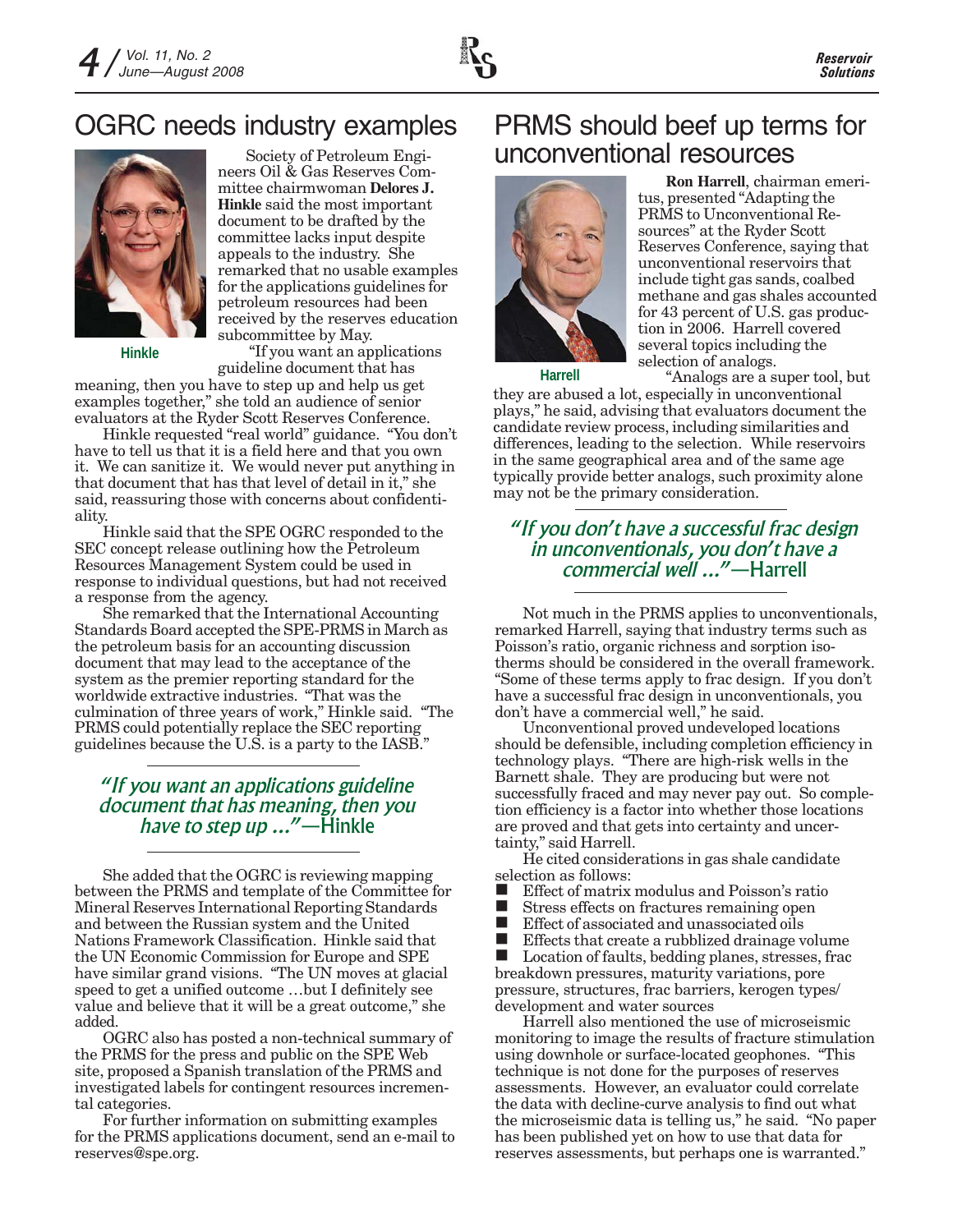

# SOS program upgrades ongoing



**Wilson**

At the Ryder Scott Reserves Conference, **Scott Wilson**, senior vice president and co-developer of the firm's SOS software, demoed the features of those programs, which are available to clients and potential clients over the Ryder Scott Web site. Those programs are the Snap nodal analysis package, ProCast gas deliverability modeling system, PTA pressure transient design system, Forecast decline curve

program and Tank material balance program.

He said that he is constantly updating the programs with features not available in commercial software. Wilson plans to add steam-lift calculations for steam-assisted gravity drainage projects into the SNAP nodal analysis program. A current enhancement is the gas-lift calculation feature that even works for gas wells.

"SNAP is the best gas-lift program in the industry. It also is very detailed for deep, complex completions," he said, showing how to set a tubing tail in a wellbore for a reservoir with multiple zones to 11,000 ft. The example was a 10-layer completion with various reservoir pressures, thicknesses and frac jobs.

Wilson also plans to make the SOS programs Windows Vista compatible. SOS users number 2,500 with ConocoPhillips, Devon Energy Corp. and Apache Corp. having the most users per company. Five universities have multi-user licenses managed by professors and hundreds of university and workshop students use the SOS programs.

Long-term plans include formalizing business systems for managing non-client, fee-based users and growing program functionalities.

# Ethics presented by Fitzgerald



**Jennifer Fitzgerald**, senior petroleum engineer, presented "Ethics Issues in Reserves Evaluations," focusing on several case studies, including one in the mid 1990s involving the South Coast 3 reservoir in Louisiana where the company misrepresented 700 Mcfd well test results with a 8 MMcfd fake well test to entice investors. The consultant signed off on the results, not bothering to check the well file.

**Fitzgerald**

"As a consultant, you cannot take what you are given at face value. It is your responsibility to review any and all data and to be

diligent in asking for more information – not just a telephone call. Ask to see the well file," she said. Fitzgerald also focused on the 1907 Quebec bridge

collapse; 1937 New London, TX, school explosion; and Oscar Wyatt Iraqi oil purchase.

### RS hires two petroleum engineers, several promoted

Two petroleum engineers joined Ryder Scott while numerous professionals were promoted as part of an internal restructuring of staff positions and reporting hierarchies.



**Victor F. Hein** joined Ryder Scott as a senior petroleum engineer after most recently working for Albrecht & Assocs. Inc. as a senior petroleum engineer and at Schlumberger Data and Consulting Services as a business development manager.

Before that, he was a senior petroleum engineer at DeGolyer & MacNaughton during 2002 to 2006 where he performed economic analysis, reserves evaluations and reservoir engineering. His

**Hein**

projects included evaluating acquisitions and divestitures and drilling prospects, including offshore, deep, sour and high-risk wells. Hein also performed petrophysical analysis for U.S. and international projects and designed and evaluated pressure-transient tests. He appraised oil and gas properties in Russia, Europe and west Africa as well as in the U.S.

During 1999 to 2002, Hein was the Utah district manager at Petroglyph Energy Inc., where he supervised drilling, operations and engineering. Before that, he was a principal at International Petroleum Consultants LLC for three years beginning in 1996. Hein provided engineering, operations and acquisition support for the U.S. Rockies, Gulf of Mexico, west Texas, Mid-Continent and Alaska.

He began his career at Leede Exploration Co. in 1973 where he worked for 23 years. He was a staff reservoir engineer, drilling engineer, chief reservoir engineer and director of underground storage. In 1984, Hein became manager of production and reservoir engineering. He managed engineering projects and pioneered horizontal drilling and completions in the Rockies and south Texas. Hein also conducted pressure-transient analysis and delineated fields to reduce workover costs. He has a BS degree in petroleum engineering from the University of Tulsa.

**Scott Quinell** joined Ryder Scott Canada as a petroleum engineer. He previously was a reservoir engineer at GLJ Petroleum Consultants from 2006 to 2008 where he performed a wide range of reservoir engineering evaluations and economic appraisals.

Quinell conducted engineering evaluations of coalbed-methane reserves throughout central Alberta. He also completed comprehensive pool analyses on mature oil fields redeveloped under waterflooding, optimized waterflood recovery schemes on newer oil pools and evaluated strong bottom aquifer-driven oil reservoirs with gas-cap cycling.

In addition, Quinell formulated deep basin type curves and appraised numerous acquisition targets. He has a BS degree in petroleum engineering from the *Please see Staff Changes on Page 8*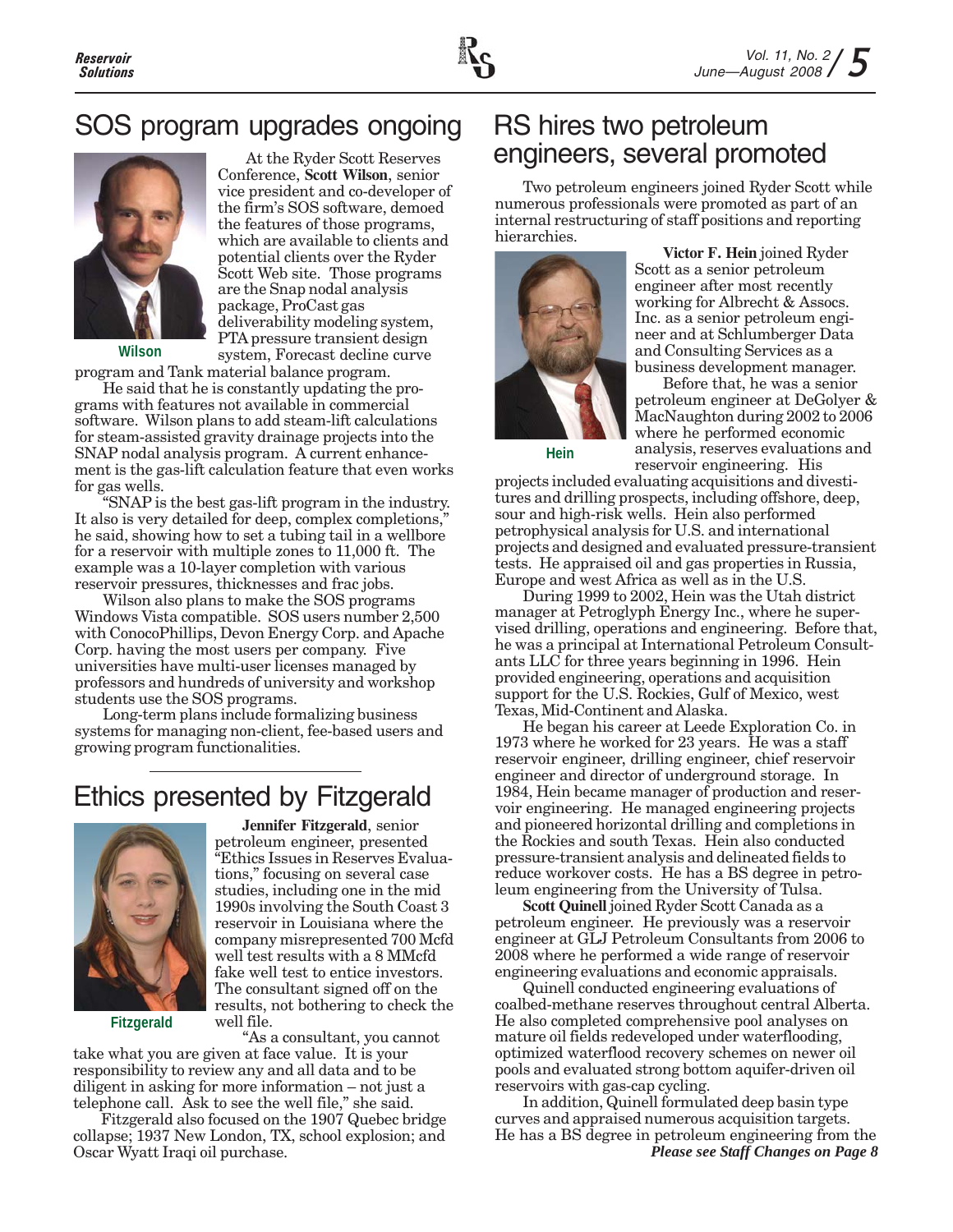# Company uses 1938 Ryder Scott map to develop oil field

A small Pennsylvania oil and gas company is using a 1938-39 Ryder Scott isopach map to help locate the thickest oil reservoir intervals to drill in the Burning Well field. "It's pretty accurate," said **Patrick Imbrogno**, vice president of exploration and production at Wind City Oil & Gas in Moon Township, PA. "Not much original information is available. There are a few old gamma ray logs available from recently drilled wells."

The 70-year-old map, done for client Page Oil Co., shows the field's permeable sand thicknesses based on chip coring analysis. That technique was pioneered by Ryder Scott's first employee **Donald T. May** in 1935 and provided accurate petrophysical data from a single plug of sand.

The Burning Well field, about three miles south of the historic Bradford field, primarily produces from the second Bradford sand. "The structural geology in the area is simple—broad folds within the Appalachian Plateau," said Imbrogno.

*"With oil prices at historic highs at \$135 a barrel, marginal fields, such as Burning Well, are getting new lives."*

The Bradford, Burning Well and other fields in the region produce a Pennsylvania grade crude oil high in paraffin and ideal for motor oil and lubricants. South Penn, which later became Pennzoil, began producing from the area in the 1890s. By the mid 1930s, Ryder Scott was analyzing cores for clients, including Page and South Penn, at its laboratory in Bradford, PA.

Imbrogno visited the Ryder Scott booth at the February NAPE Expo in Houston to see if the firm had retained any work files on Burning Well, but archives do not go back that far.

With oil prices at historic highs at \$135 a barrel, marginal fields, such as Burning Well, are getting



**This 70-year-old Ryder Scott hand-drawn map shows the Burning Well field's permeable sand thicknesses based on chip coring analysis pioneered by the firm. Each thickness category is color coded and referenced in a map legend.**

new lives. Imbrogno said that 89 of the 129 original stripper wells produced by Wind City yield about 300 barrels of 39 degrees API gravity oil and 1 MMcf of gas a month from Upper Devonian source rocks.

The wells, originally drilled by cable tool rigs, are reinforced with old wooden conductor pipe pre-

*"Unlikely as it may seem, a 1938 Ryder Scott geology map is assisting Wind City in its 2008 field development plan."*

served by oil residue. Some are fractured from nitroglycerin shooting done as early as 1866.

Wind City owns the mineral rights to about 5,500 gross and net acres and has received permitting to drill 90 more wells to around 2,300 ft target depths at a cost of \$110,000 a well, said Imbrogno.

The company plans to notch and frac the openhole completions to stimulate the wells to produce initially at 10 to 20 barrels a day before declining to 2 barrels a day plus associated gas after three to four months.

Wind City is targeting at least a 30 percent rate of return. Unlikely as it may seem, a 1938 Ryder Scott geology map is assisting Wind City in its 2008 field development plan.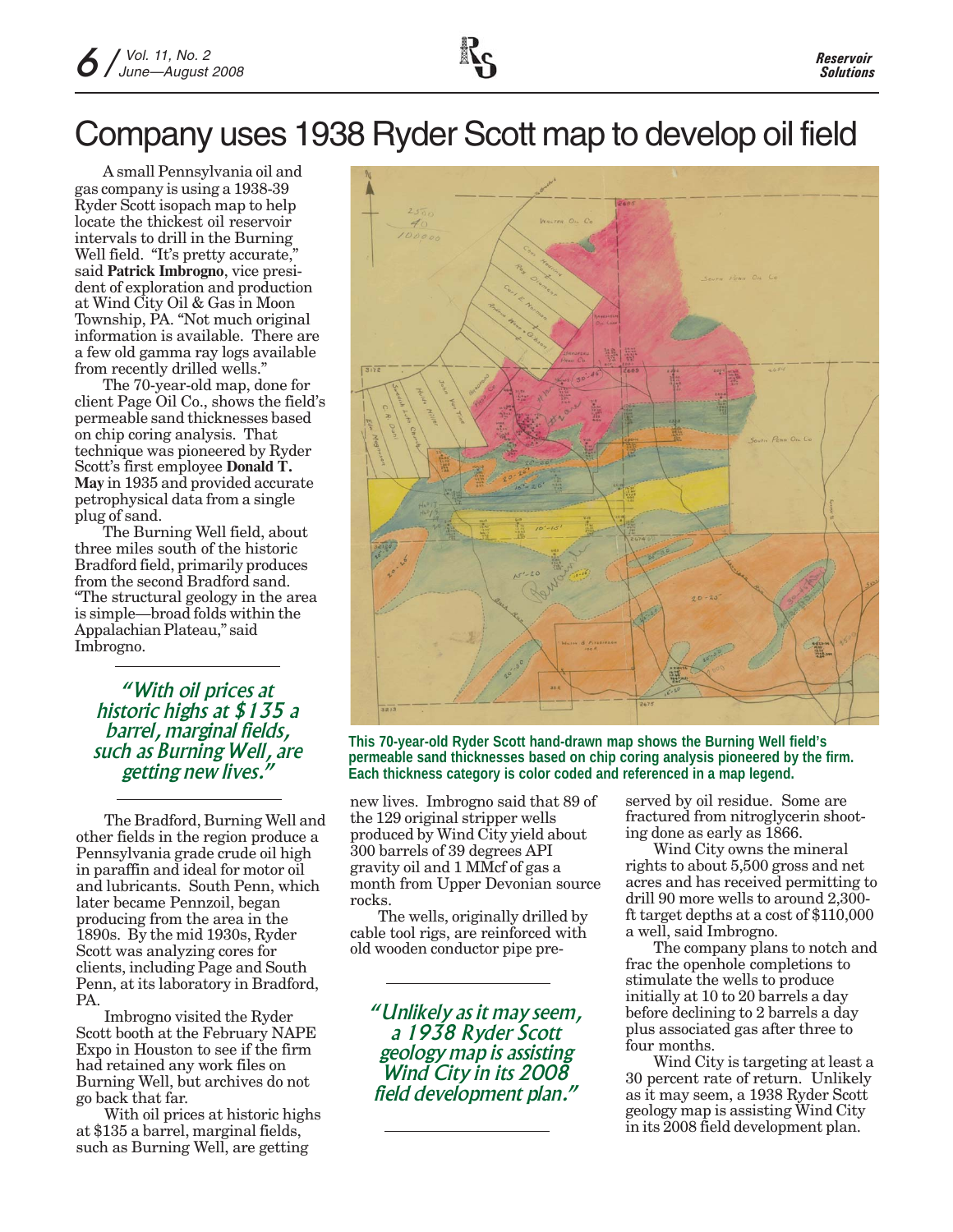# Modern decline analysis aids in estimating recoveries, in-place fluids and in identifying reservoir issues

#### **— Garth Stotts, P. Eng.**



past few years, petroleum engineers increasingly have used modern decline analysis (MDA) to estimate transient characteristics (permeability and skin) and fluids in place. Traditional

Over the

**Stotts**

decline analysis uses the prevalent trend (decline) of rate data only and extrapolates the trend by applying the well-known exponential or hyperbolic equations developed by J.J. Arps. That methodology has proven to be effective for estimating recoverable oil and gas thus making it a primary reserves evaluation tool.

MDA differs from traditional decline-curve analysis in several ways. The most significant difference is that traditional decline analysis relies on empirical relationships (Arps) between rate-time and rate-cum production whereas MDA applies the rate and flowing pressure data to an analytical solution.

Because of that difference, the two methods prove to be complementary and provide important checks. As traditional decline is an extrapolation of current production, the main result is the estimated ultimate recovery (EUR). MDA provides a material balance and an estimate of the original fluids in place (OFIP) when all reservoir boundaries have been contacted. By comparing the two results, a petroleum engineer can calculate the recovery factor and compare it to known recoveries in the field/ reservoir.

Analysis of production data enables the engineer to estimate permeability, skin, recovery factor and OFIP. Those important quantitative measurements assist the engineer in predicting deliverability and recovery from the well.

An equally important aspect of



**Figure 1: Data compared on a Blasingame type curve. F.A.S.T. RTA used to generate plot.**

production data analysis is the identification of production and reservoir issues through recognizable diagnostics. As production data is continually collected and monitored, diagnostics allow the engineer to detect critical production issues, such as liquid loading, or reservoir issues, such as interference, in real time. Early detection enables the operator to act decisively to make corrections before production is materially affected.

Diagnostics are most easily recognized when a comparison is made between the actual production data and an ideal model, such as an MDA type curve. Those type curves are simply an analytical model represented graphically and provide a useful tool for recognizing diagnostics. Blasingame, et al, and Agarwal, et al, have provided two of the most common MDA type curves used in industry. Divergence of production data from those type curves indicates an issue is present in the well bore or reservoir that is unaccounted for in the model.

A common diagnostic with a significant effect on well deliverability and reserves is

interference that can be indicated by a downward inflection or deviation from a prior prevalent trend. An example of an interference diagnostic is shown in Figure 1. In that figure, the data is matched on an advanced type curve (Blasingame).

The engineer can easily identify the issue based on the drastic deviation from the type curve. Although he might suspect interference from the recognizable diagnostic, further investigation is required to confirm pressure communication between wells.

Two simple checks need to be considered when confirming an interference diagnostic. Firstly, ensure that the date of divergence coincides with the onstream date of the new offset well. Communication will be seen most dramatically in high-permeability gas reservoirs, such as those in the U.S. gulf coast region. For reservoirs of this nature, the diagnostic should be seen immediately following the activation of the new offset well if pressure communication exists.

*Please see MDA on Page 8* For low-permeability reservoirs,